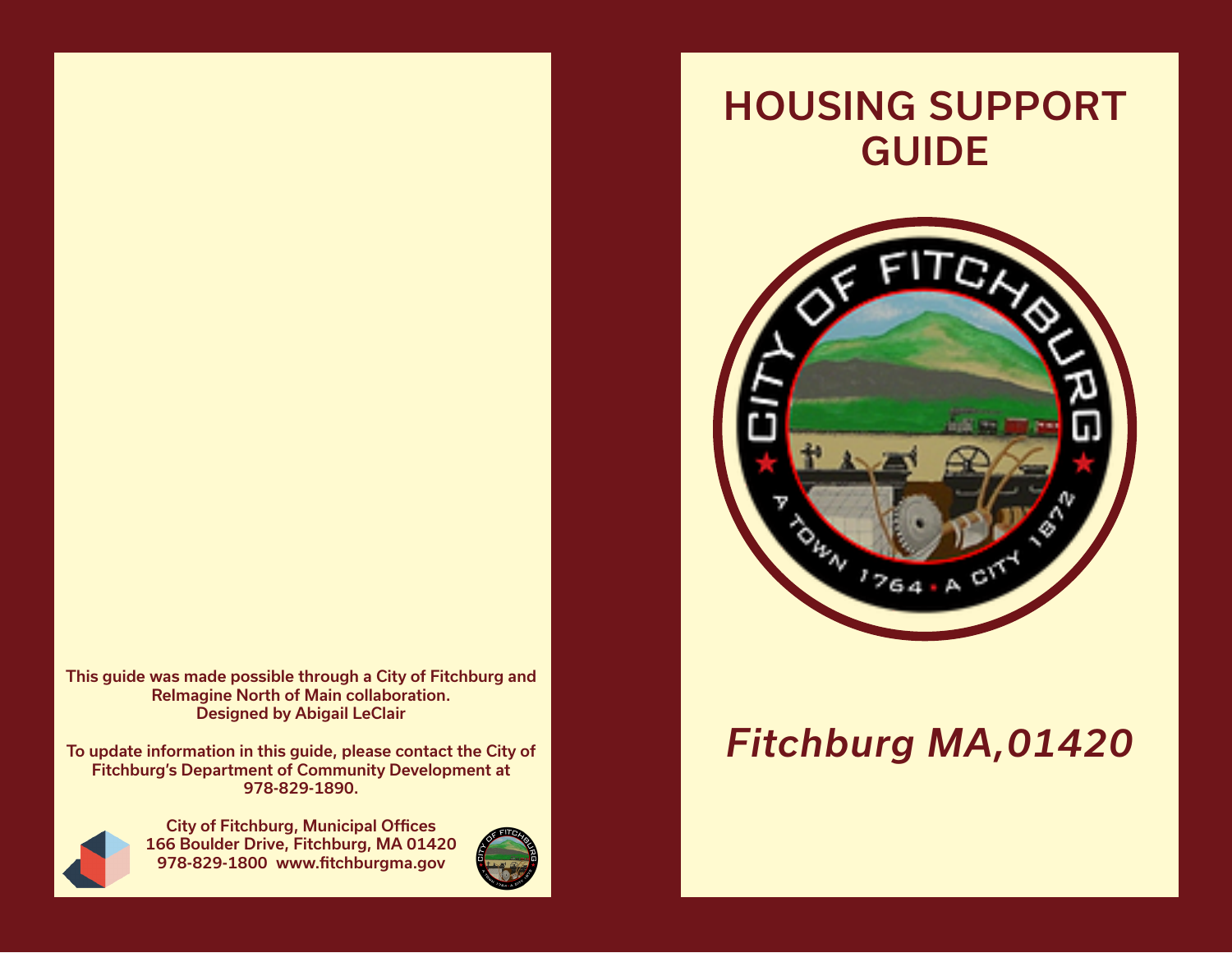

## HOUSING SUPPORT GUIDE *ASSISTANCE*

## Fuel & Utility Assistance

#### Citizens Energy

**Phone:** (877) 563-4645 or (617) 338-6300 **Overview: Provides help with** heating, both oil and gas **Eligible:** Must be having financial hardships, application required.

#### MOC Energy & Housing **Services**

Address: 66 Day Street, Fitchburg, MA Phone: (978) 342-7025 **Overview:** Limited funding to families who are in need of supplemental fuel assistance after exhausting all federally funded Fuel Assistance Benefits. Must be low income & rent must be 50% or less on monthly income.

**Eligible:** Eligibility varies by funding source and program. Dependent upon available funds.

### Good Neighbor Energy Fund/Salvation Army

Phone: (978) 342-3300

Web: http://www.magoodneighbor. org/assistance.html

**Overview: Assistance for those** facing temporary financial crisis & not qualifying for other programs. **Eligible:** Income guideline found on website

#### MASS SAVE

Phone: (866) 527-7283 **Overview:** Offers energy saving tips and information, free home energy assessments, 0% interest HEAT loan program & weatherization rebates **Eligible:** Different factors based on the program applying for

### New England Farmworkers Council

Phone: (978) 342-4520 **Overview:** Provides assistance with paying heating bills for renters and homeowners who are low income **Eligible:** Based on household income.

#### MOC Emergency Utility Assistance

Address: 66 Day Street, Fitchburg, MA Phone: (978) 342-7025 **Overview:** For families who receive shut-off notice due to utility arrearage.

**Eligible:** You must have exhausted all federally funded Fuel Assistance benefits, as well as other available area resources. Eligibility varies by funding source and program is dependent upon availability of funds.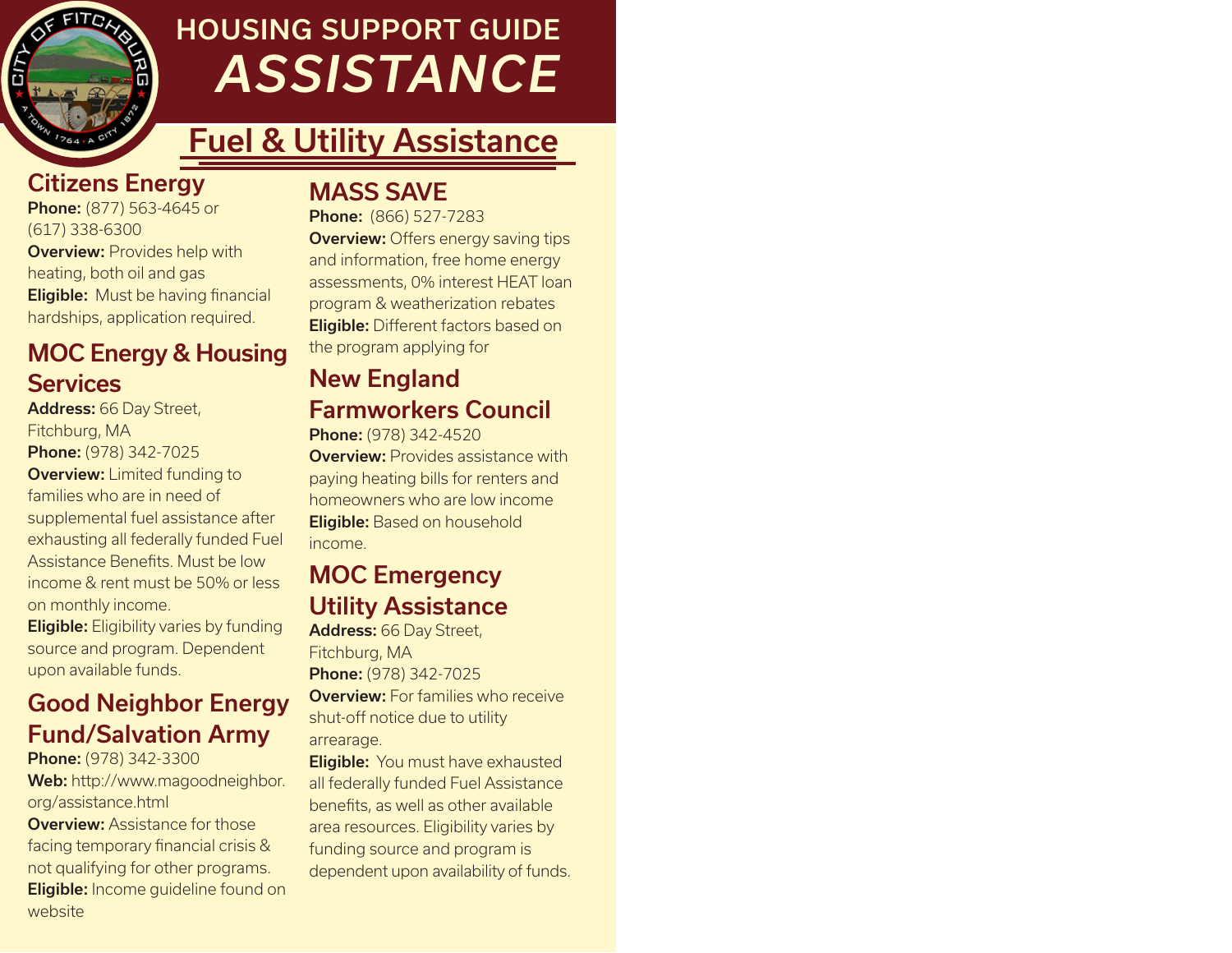# Utility Assistance

#### Utility Discounts

Address: Department of Public **Utilities Phone:** (617) 737-2836 or (877)

886-5066

**Overview: Provides lower rates for** low-income customers for gas, electricity & telephone.

Eligible: Must be residential customer, meet income guidelines& receive assistance from other programs, i.e. SSI, Food Stamps, Fuel Assistance, Head Start.

#### Utility Arrearage Program

Contact: Department of Public **Utilities** 

**Phone:** (617) 737-2836 or (877) 886-5066

**Overview: Prevents shutoff or** restores service that was shut off. Offers plans and forgiveness. Eligible: Low - Income guidelines

### Utility Shutoff Protection

Contact: Department of Public **Utilities** 

**Phone:** (617) 737-2836 or (877) 886-5066

Overview: Massachusetts law prevents utility companies from shutting off service to people with certain eligibility.

Eligible: Elderly; low income families with an infant; people with serious illness who cannot pay bill; families who would be left without heat in the winter.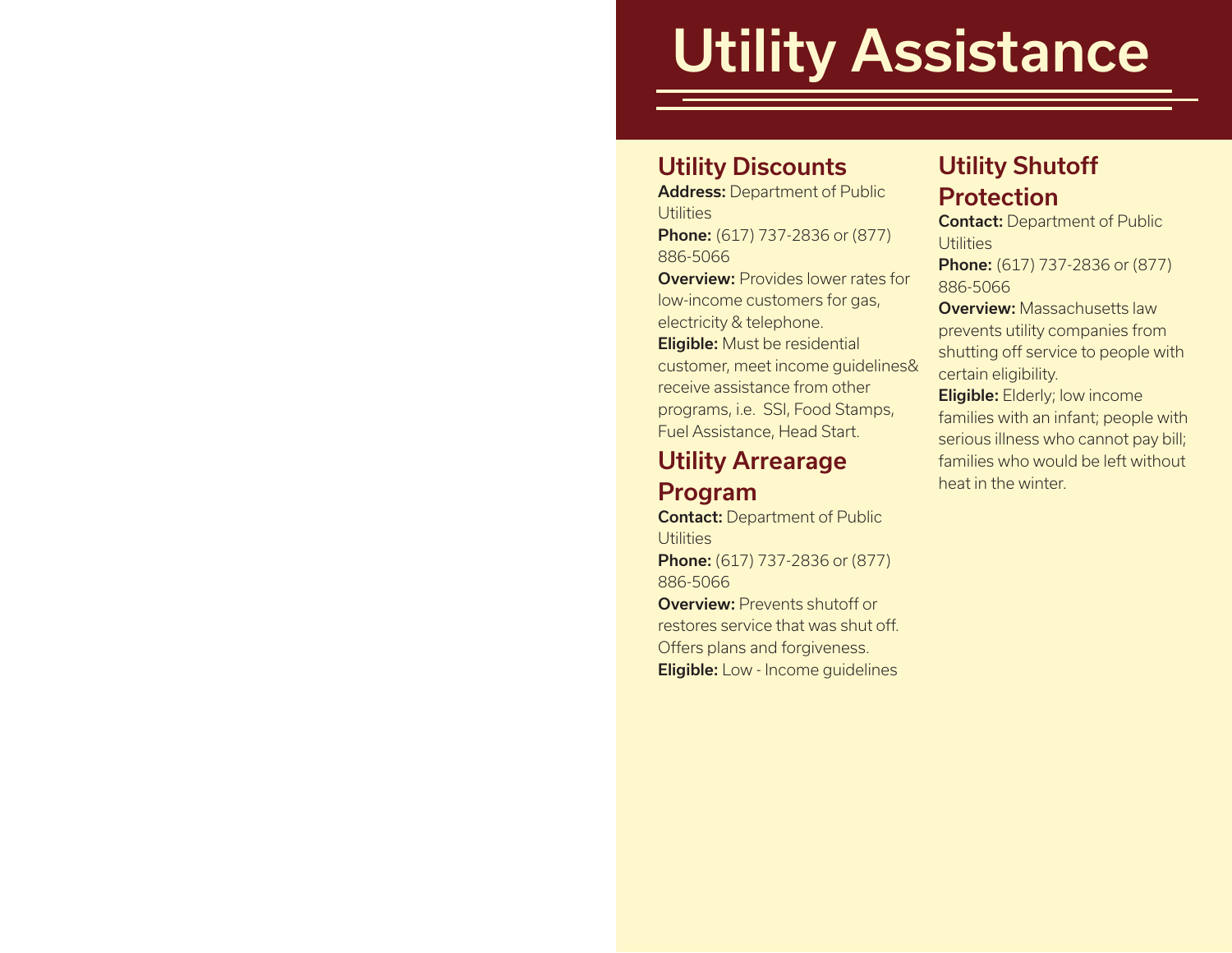

### HOUSING SUPPORT GUIDE

Authority 100 Main St #1

(978) 537-5300

## Affordable Housing

## *Housing Authorities*

Leominster, MA 01453

## Leominster Housing

*Allencrest Village*

142-158 & 182 Viscaloid Ave Leominster, MA 01453

#### Apartments

Address: 197 Bemis Road Fitchburg, MA 01420 Phone: 978-342-1844

Maplewood Valley

#### Town & Country **Apartments**

Address: 196 Whalon Street Fitchburg, MA 01420 Phone: 978-342-2872

#### Leominster Development Corp.

Address: 100 Main Street Leominster, MA 01453 Phone: 978-537-5300

#### Presidential Park Apartments

Address: 183 Willard Street Leominster, MA 01352 Phone: 978-537-2400

#### Riverside Commons

Address: 245 River Street Fitchburg, MA 01420 Phone: 978-345-2400

### Fitchburg Place

Address: 16 Prichard Street Fitchburg, MA 01420 Phone: 978-345-1600 Eligible: Elderly/disabled Units: 96

#### Normandian Properties

Address: 48-56 Oliver Street Fitchburg, MA 01420 Phone: 978-345-7143 Eligible: Rental Units: 12

#### NewVue Communities

Phone: 978-400-0164 Address: 470 Main Street Units: 31 Units Address: 50-64 Prichard Street Units: 7 Units Address: 128 Fairmount Street Units: 9 units Address: 42 Clarendon Street Units: 6 units Address: 105 Plymouth Street Units: 12 units Address: 30 Summer Street Units: 3 units Address: 143 Marshall Street Units: 3 Units

#### Fitchburg Housing Authority

978-537-5300 www.LeominsterHA.net 100 Main Street, Leominster, MA 01453

#### *CJ Durkin Apartments*

50 Day Street, Fitchburg, MA 01420 125 Units Eligible: Elderly/Disabled

#### *Canton Valley Terrace*

379-441 Canton Street, Fitchburg, MA 48 Units Eligible: Families

### *Daniel Heights*

351 Daniels Street 5-40 Daniel Heights 56 Units Eligible: Elderly/disabled

#### *Green Acres Village*

10-103 Leyte Road 5-141 Normandy Road 34-53 Wanoosnoc Road 873-919 Water Street 160 Units Eligible: Families

#### *Wallace Towers*

54 Wallace Avenue 130 units Eligible: Elderly/Disabled

#### Eligible: Elderly/disabled *Notre Dame Apartments*

*Laurie Drive* 

Eligible: Families

3-21 Crossman Ave

978-537-5030

73 Units

*Apartments* 33-49 Laurie Drive Leominster, MA 01453

978-537-5030

31 Units

10-36 Notre Dame Street Leominster, MA 01453 978-537-5300 50 Units Eligible: Elderly/disabled

#### *Sunset Towers*

100 Main Street Leominster, MA 01453 978-537-5300 116 Units Eligible: Elderly/disabled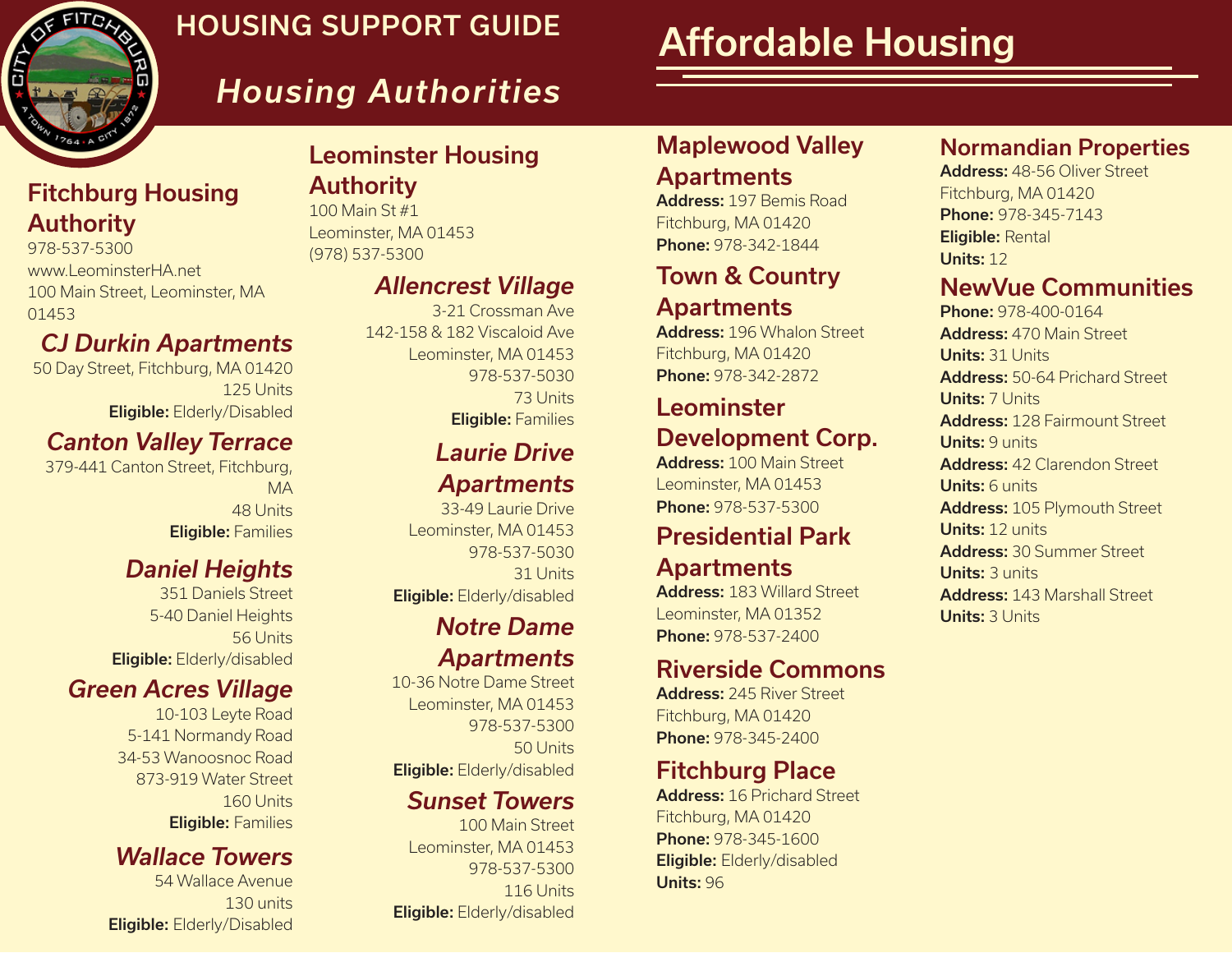## Housing Authorities

#### Watermill Apartments

142 Water Street Leominster, MA 01453 Phone: 978-840-1420 Use: RCAP Project based, subsidy, 3 and 4 bedroom, 2 bedroom handicapped

#### Waterway Apartments

97 Water Street Leominster, MA 01453 Phone: 978-534-0390 Use: Family, Elderly, Young, disabled, Studios to 3 bedroom

#### Antwell Heritage **Apartments**

One Oak Hill Road Fitchburg, MA, 01420 Phone: 978-627-4299 Use: 55+, Affordable Housing within Income Guidelines

#### Blossom Court

37 Blossom St Fitchburg, MA 01420 **Phone:** 978-345-7143 Use: Family

#### Fitchburg Green

370 Water Street Fitchburg, MA 01420 Phone: 978-342-8688 Use: Elderly

#### Hotel Raymond

35 Day Street Fitchburg, MA 01420 Phone: 978-345-7143 Use: Family

#### Joseph's House

279 Daniels Street Fitchburg, MA 01420 Phone: 978-343-8563 **Use:** Elderly - Young Disabled

#### TriTown landing

Address: 37 Youngs Road Lunenburg, MA 01462 Phone: 978-345-6673

#### Tara Condominiums

Address: 105 Plymouth Street Fitchburg, MA 01420 Phone: 781-707-9100 Eligible: Rental Units: 12

#### Hilltop Gardens

Address: 47 Princeton Street Leominster MA 01453 Phone: 978-534-6349

#### Leominster Gardens

Address: 560 North main Street Leominster, MA 01453 Phone: 978-537-5645

#### Heritage Gardens

Address: 58 Heritage Lane Leominster, MA 01453 Phone: 978-537-8008

### Acton Housing

#### Authority

68 Windsor Ave P.O. Box 681 Acton, MA 01720

#### Athol Housing

#### Authority

21 Morton Meadows P.O. Box 207 Athol, MA 01331 978-722-2771

#### Ayer Housing Authority

18 Pond Street Ayer, MA 01432 978-365-4150

#### Pepperell Housing Authority

4 Foster Street Pepperell, MA 01463 978-433-9882

#### Templeton Housing Authority

99 bridge Street Baldwinville, MA 01436 978-939-2374

#### Westminster Housing Authority

P.O. Box 456 Westminster, MA 01473-0816 978-297-2280

### **978-263-5339 Gardner Housing** Authority

116 Church Street Gardner, MA 01440 978-632-6627

#### Lancaster Housing Authority

449 Main Street P.O. Box 507 South Lancaster, MA 01561 978-365-3923

#### Worcester Housing Authority

40 Belmont Street Worcester, MA 01605 508-798-4500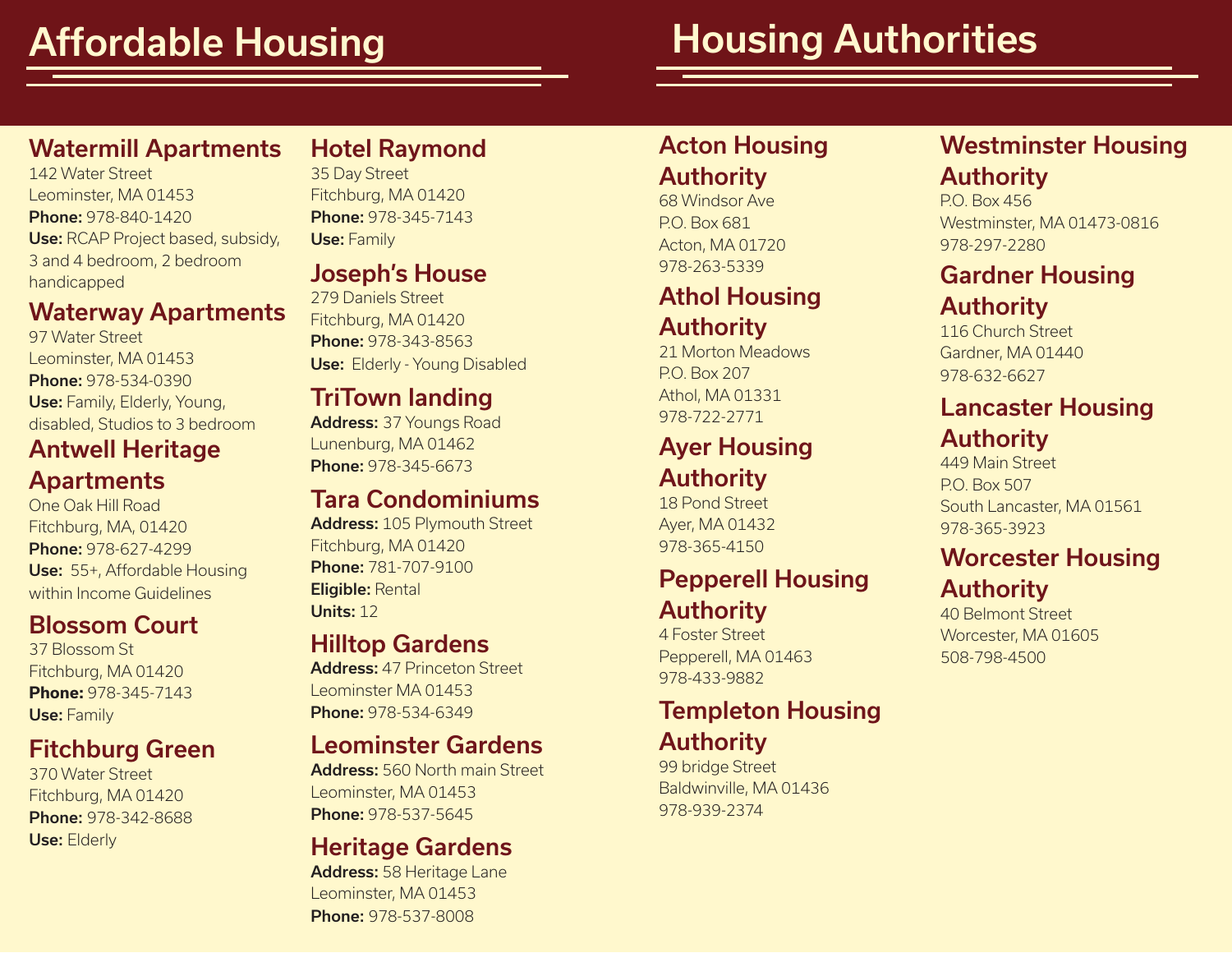

### HOUSING SUPPORT GUIDE

*Local Services*



## HOUSING SUPPORT GUIDE *Affordable Housing*

#### Colonial Apartments

19 City Hall Avenue Gardner, MA 01440 Phone: 978-632-4224 Use: Elderly-Disabled, Affordable Housing within income guidelines

#### Olde English Village

152 Manca Drive Gardner, MA 01440 Phone: 978-632-6360 Use: 1-4 bedroom, elderly, family, handicap accessible

#### Abby's House

52 High Street Worcester, MA 01609 Phone: 508-756-5486 **Use:** Woman Single room with shared space for rent

#### Silver leaf Apartments

75A Terrace Drive Leominster, MA 01453 Phone: 978-537-6610 Use: Family, handicapped, Individuals

#### Riverside Village

24 State Street Leominster, MA 01453 Phone: 978-537-6610 Use: Accepts vouchers, project based section 8, long waiting list, 4 handicapped units, elderly and family

#### **Montachusett** Opportunity Council Community and Housing **Services**

133 Prichard Street, Fitchburg, MA 01420 Phone: 978-343-5706 **Overview: Borrower recovery Prevention:** Assists owners facing foreclosure to stabilize housing through a variety of resources including finding other housing Eligible: Homeowners facing foreclosure

#### Fitchburg Veterans Services, LUK

14 Wallace Ave, 2nd Floor, Fitchburg, MA 01420 Phone: (978) 829-1798 **Overview:** Veteran/dependent of wartime veteran; can help pay for shelter

Eligible: Fitchburg resident veterans

#### Salvation Army Shelter

Phone: (978) 342-3300 **Overview:** Accepts adults with substance abuse issues

**Eligible:** Individuals or families that meet the US Department of Housing and Urban Development criteria for homelessness are eligible for assistance from Salvation Army shelters.

#### LUK, Inc.

545 Westminster Street, Fitchburg, MA 01420 Phone: (800) 579-0000 **Overview: Programs for homeless** or at risk of homelessness include 24/7 emergency shelter for youth under age 18; programs for youth age 16-21, transition support including placement, stabilization, case management, and crisis management

Eligible: At-risk children, adults, and families

#### RCAP Solutions Inc.

205 School Street,

Gardner, MA

Phone: 800-488-1969 EXT. 6770 **Overview:** Administers state programs including Section 8 Housing Voucher Program, Massachusetts Rental Voucher Program, Rental Assistance and Rehabilitation, Project based Section 8 Rental Assistance, Rental Assistance for Special Populations **Eligible:** Elderly, disabled, and families in Athol, Bolton, Groton, Hubbardston, Northbridge, Townsend, Webster and Worcester. Applicants are selected from a waiting list in accordance with eligibility requirements. Eligibility is based on total annual gross income and family size and applicants must meet the eligibility guidelines established by HUD

Meadowbrook Village

115A Crestview Lane Fitchburg, MA 01420 Phone: 978-345-7200 Use: Family-Senior-Individuals, 1-3 bedrooms, Wait list

#### Mount Vernon Housing

24 Mont Vernon Street Fitchburg, MA 01420 Phone: 978-860-1121 Use: Community HealthlinkInc, Subsidized low rent for the disabled

#### The Sundial

29 Merriam Parkway Fitchburg, MA 01420 Phone: 978-345-1559 Use: 62+, Studio and one bedroom

#### Binnall House

125 Connors Street Gardner, MA 01440 Phone: 978-632-9656 Use: 62+, under 62 Disabled

#### Catherine Street

35 Catherine Street Gardner, MA 01440 Phone: 978-630-1565 Use: Disabled

#### Atwood Acres

66 Dudley Road Townsend, MA 01469 Phone: 978-597-6992 Use: Elderly, Mobility Impaired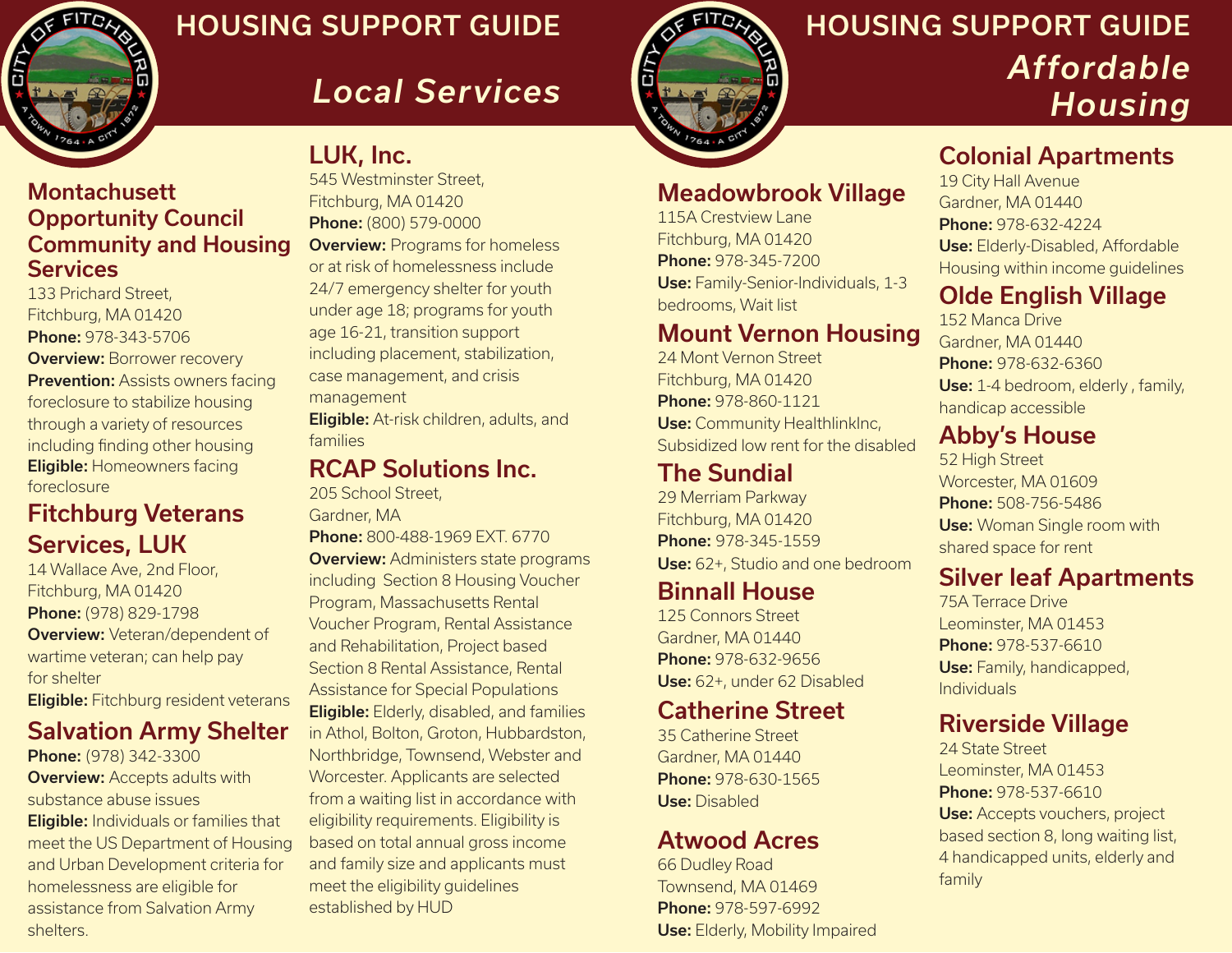## Shelters (Individual & Family)

## Local Services

#### Pearl St. Shelter

Address: 70 Pearl Street, Framingham, MA, 01702 Phone: 508-620-2868 Capacity: 12 Families Services: Food pantry, referral for services, transportation, and storage **Restrictions:** sobriety, no domestic abuse, Sundays-Thursday 10PM curfew, Friday and Saturday 11PM curfew

Referral: EA eligible, must go to DTA first for shelter assistance

#### Pathways Family Shelter (SMOC)

Address: 248 Edgell Road, Framingham, MA 01702 Phone: 508-879-5047

#### Capacity: 13

**Services: Advocacy, counseling,** community kitchen, food 3 meals/ day, limited transportation, storage facilities

Restrictions: Sobriety in shelter, Friday and Saturday 11pm curfew Referral: EA eligible, self, Must go to DTA first for shelter assistance

#### Ives Street Shelter

Address: 21 Ives Street, Worcester, MA, 01603 Phone: 508-799-8819 Capacity: 9 Rooms, (up to 22 individuals) **Services: Advocacy, counseling by** referral, community kitchens,

clothing if available, Spanish, day program Referral: EA eligible

#### Friendly House

Address: 87 Elm Street, Worcester, MA, 01609

Phone: 508-792-1799 Capacity: 13 beds (men and women)

Services: Advocacy, food 3 meals, clothing bank, Spanish, nurse visits weekly, referral for counseling, handicap access

Restrictions: Sobriety Referral: EA eligible, Self for community beds

#### Youville House

Address: 133 Granite Street, Worcester, MA 01604 Phone: 508-753-3084 Capacity: 12 families **Services: Family Shelter DHCD** referred, advocacy **Restrictions:** Sobriety on premises Referral: EA eligible

#### United Neighbors of Fitchburg/Cleghorn Neighborhood Center

18 Fairmont Street, Fitchburg, MA 01420 Phone: (978)342-2069 **Overview:** Emergency rental assistance, income guidelines apply; Youth Center programs - after school programs, teen night, leadership groups, career skills development; empowerment services; self-sufficiency programs, case management, legal services, homeless and domestic violence services/referrals

**Eligible:** youth and adults at risk of joblessness, drop-out, homelessness

#### North Central Massachusetts Housing **Authorities**

100 Main Street, Leominster, MA 01453 Phone: 978-537-5300 **Overview:** Collection of regional housing authorities. Provides background information, contacts, and services for landlords and residents.

**Eligible:** Approved by application low-income families

#### Seven Hills North Central Family Support **Center**

1460 John Fitch Highway, Fitchburg, MA 01420 Phone: 978-632-4322 Overview: Information and referrals, family support specialists for case management, family trainings, parent networking, community connections and resources, comprehensive education and training library **Eligibility:** Available for individuals and family members with disabilities

#### Central Massachusetts Housing Alliance

6 Institute Road, Worcester, MA 01609 Phone: 508-752-5519 **Overview: Advocacy, Elder housing** support and maintenance, Housing Assistance through prevention, stabilization, search assistance; financial support, housing counseling; self-sufficiency Eligible: Based on many different factors depending on desired program, must go through application process.